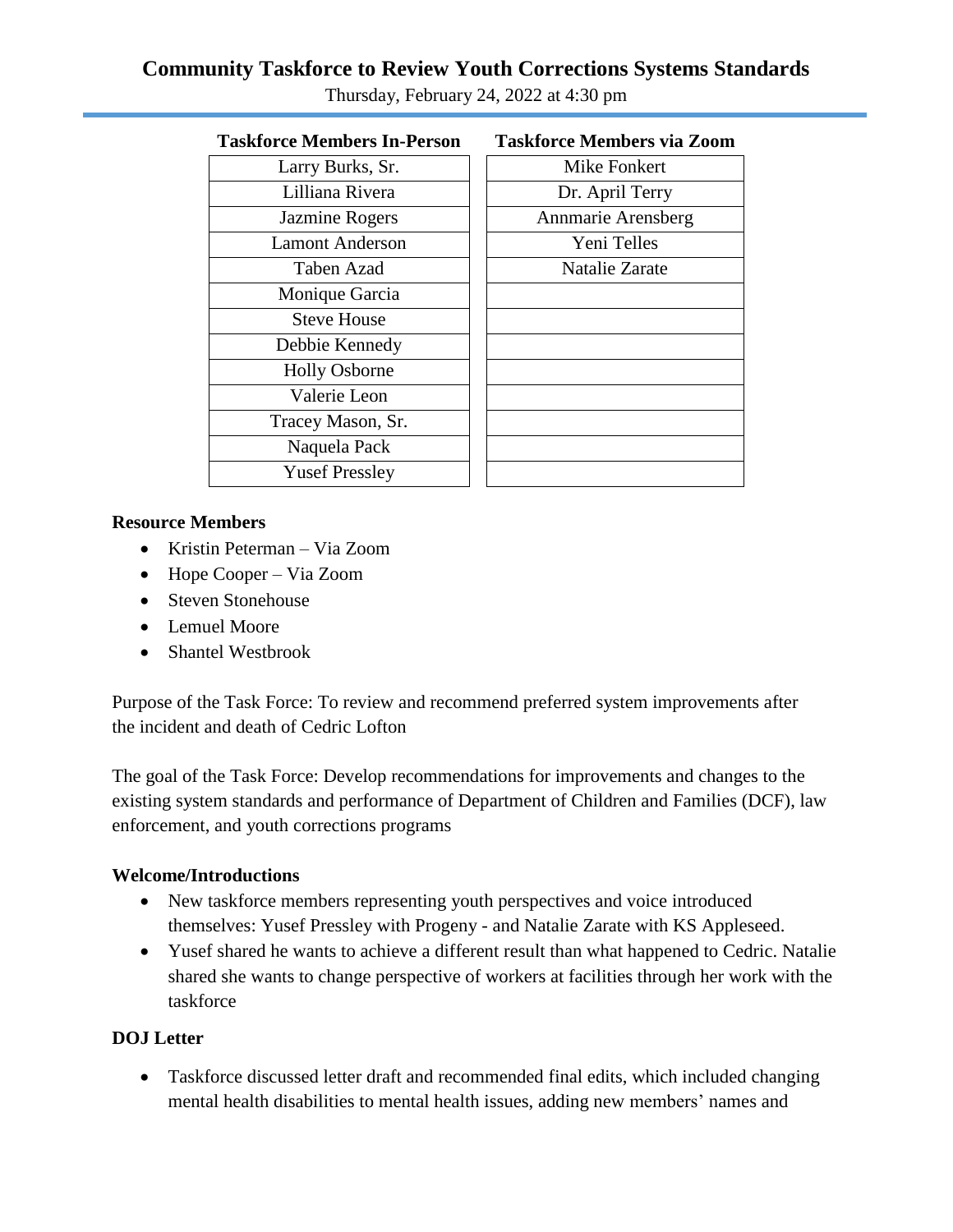removing name duplication from letter, included DCF, JIAC, and law enforcement in letter as well as adding the hope of the taskforce to conclude the letter.

- Revised final draft will be reviewed by taskforce Monday, Feb. 28th for distribution
- Copy of submitted letter to be sent to BoCC

## **Recommendations**

**1**

- Clarify roles between CPA and Case Manager. Who is responsible for the child? (DCF)
- Who was advocating for the child during the crisis?
- How can we improve our foster care system from multiple transfers from home/family to home/family?

-Placement Stability

-Better Case Management

-Look for good fit/compatibility

-Need of care should not be only/main qualifier

-Evaluation of what families are willing to work through relative to behavior, mental health

-What is family willing to invest?

**2**

- We must fully fund programs before kids get to foster care.
	- -Behavior

-Alcohol

-Support of family in the home

-IDD Services

- COMCARE needs additional funding
- How do we create/provide resources to the family (similar to foster family) to prevent child from going to Foster Care system. Also, before courts are involved (DCF, Law Enforcement)
- Create programs and ensure family has knowledge to respond in crisis.
- \*Ensure meeting with family happens with COMCARE before emergency, prior to accepting youth (e.g., like CPR)

**3**

- \*Ensure COMCARE can keep staff, competitive compensation; reduce wait time for services for youth.
- \*Legislative Agenda -look at certification requirements that exist as a barrier to the workforce (social work)
- When do we raise the flag when a child is placed in foster care homes multiple times? 2nd, 3rd occurrence, etc.
- Are there standards/criteria for a child to be discharged from a home?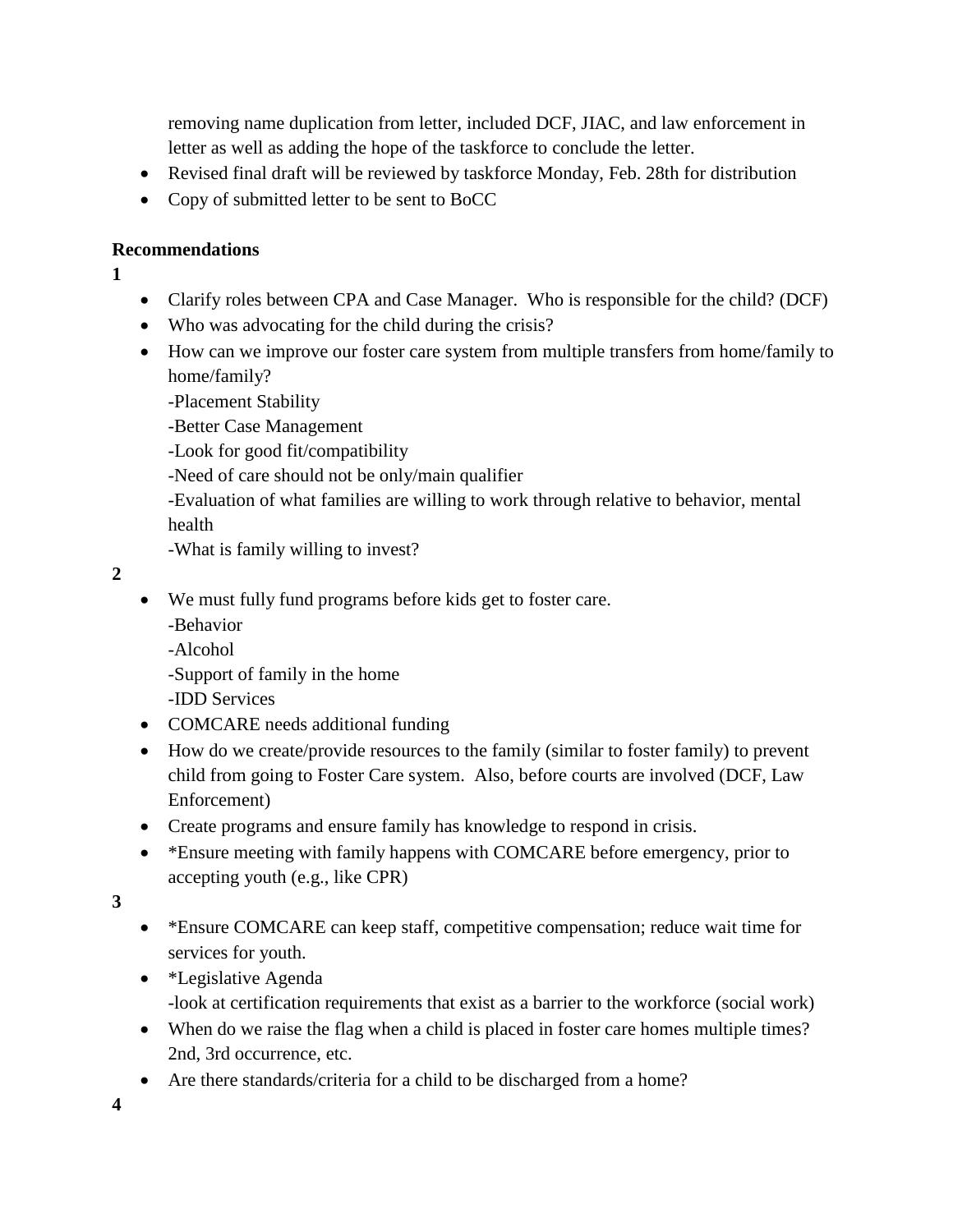- What is the process/criteria for placing youth? -Separating siblings
	- -Moving to a home out of community
- Foster families are not equipped sometimes to handle behaviors so sometimes we have to place in other homes
- Team Decision Making Meetings
- Exit interviews when a child is moved from one home to another
- Does the child have access to someone to advocate for them when there are issues in the home?

**5**

- Look at licensing requirements to address barriers to number of siblings in at-home or ages of children requirements?
- Foster Care Training for family

\*Legislative Agenda - State Mental Health Hospital (support for 2022 platform) \*KDAD provides oversight for plans for youth in crisis.

 How do we develop a roadmap for families to know where to start, go when in need of service?

**6**

- Identify services that are meaningful to youth to ensure they will engage.
- What other system recommendation have been developed to date?
	- -City, County, State, Community
	- -Transition Planning
	- -Youth age out
	- -What services are lost?
	- -Response for runaways
	- (ASK: DCF will send policies)
- \*How disconnect occurred during 911 call?

**7**

\*Child Advocate in Topeka appointed by the Governor

- Invest in Mental Health/Mindfulness Coaches
- Mobile Crisis Support
	- -Increase support, availability  $\Box$  Mobile Crisis Unit (Crisis Center)
	- -Expand hours, workforce
	- -Additional support, competitive compensation, talent pipelines
- Offer scholarships to students to help grow workforce (social workers)
- $\bullet$  ICT1 (4 days a week)
- Support for professionals in the field
- Creating an ecosystem that identifies community resources, advocates, champions, coaches, etc. - link them to DCF, COMCARE, Law Enforcement